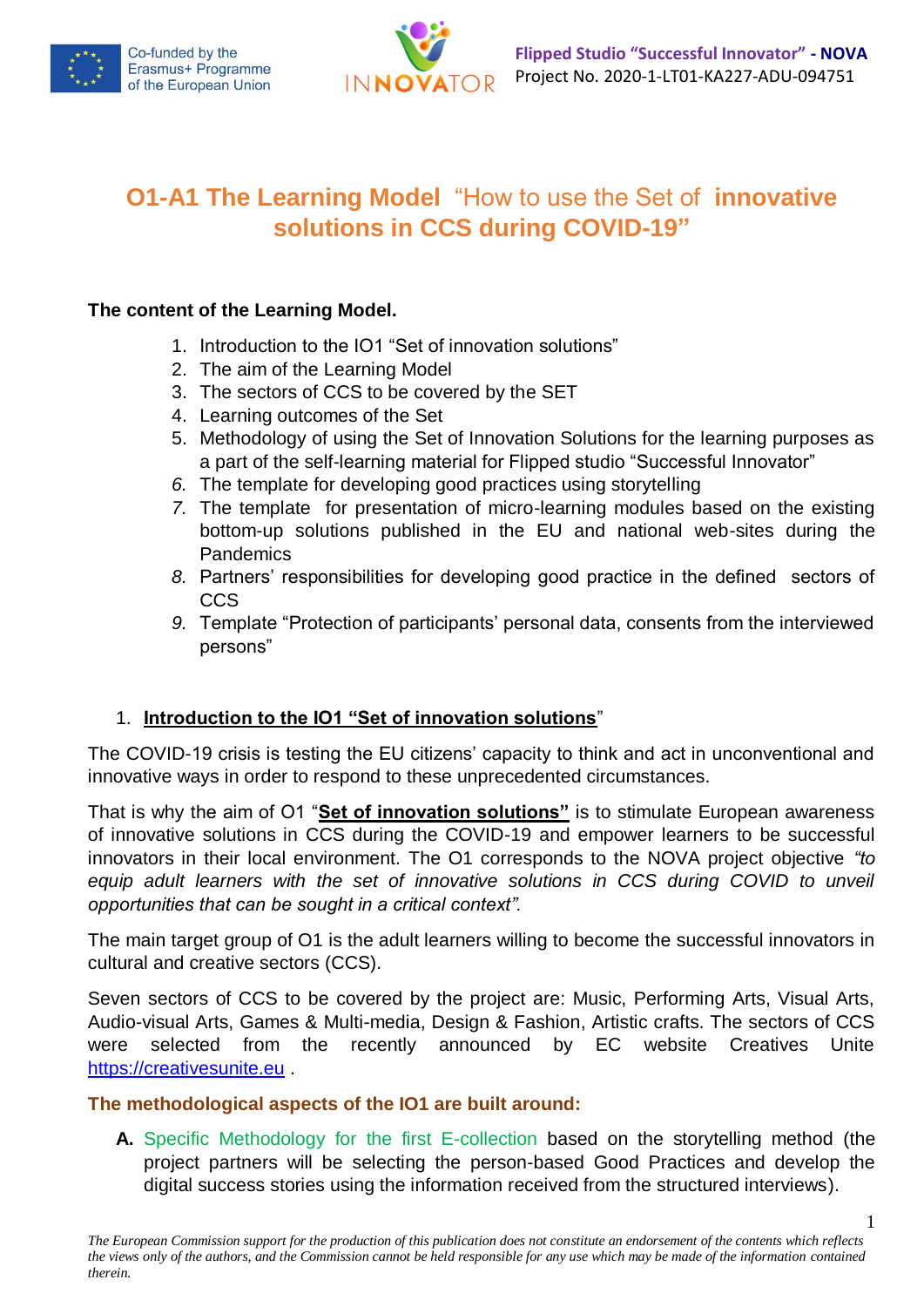



**B.** Collective Methodology of the second collection based on the Internet research of Good Practices (the strategy is to approach countries that are not directly involved in the official NOVA partnership and present them the resources and materials developed as a micro-learning module).

The valuable stories and Good Practice examples collected will be enriched with testimonials, tips, lessons learnt during the Pandemic period and also skills to support a Pan-European approach. The research-based process of E-collection will be double-focused and will be populated with national and European / international Good Practices.

The vital role of the Set of the innovation Solutions in the seven sectors in CCS is to develop the awareness, behavior, and knowledge to successfully communicate and integrate the newest solutions adopted to rescue the sectors affected by the Pandemic period.

**The Set of innovation solutions** will act as well as a helping hand to disseminate the innovative practices in cultural and creative sectors (hit so hard by the Covid-19 pandemic) to the main target group representatives and end users (stakeholders and other key actors in the CCS).

| Main target group representatives in CCS | End users (stakeholders and other key<br>actors in CCS) |
|------------------------------------------|---------------------------------------------------------|
| Self-employed,                           | <b>Journalists</b>                                      |
| <b>Employee of SME or NGO</b>            | Online media                                            |
| <b>Volunteers in CCS</b>                 | <b>Press</b>                                            |
| <b>Artists</b>                           | Policy makers at all levels                             |
| <b>Community leaders</b>                 | <b>Adult Learning &amp; Education Organisations</b>     |
| <b>Art educators</b>                     | <b>Other EU Projects Organisations</b>                  |
|                                          | Possible Donors and Funding Programmes at all<br>levels |

# **2. The aim of the Learning Model.**

The Learning Model ""How to use the Set of **innovative solutions in CCS during COVID-19"** is the document for internal use of the partnership in order start the process of developing two main parts of the Set of innovative solutions in CCS during COVID-19 (IO1):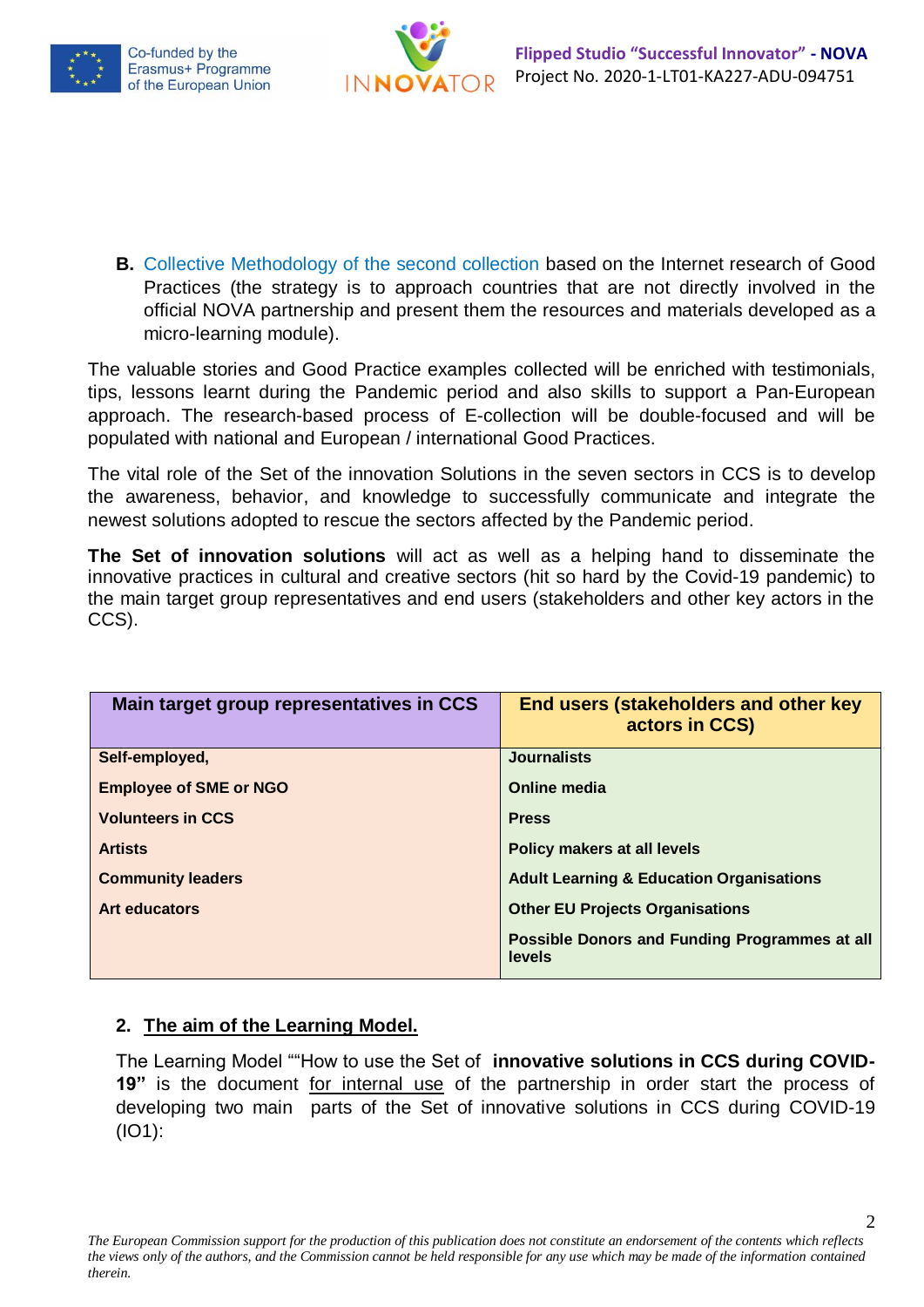



1.E-Collection of Good Practices for innovative solutions in CCS during COVID-19 based on storytelling. Co-lead CESIE. *Agreed with the partnership new deadlines: August -December, 2021.* 

2.E-Directory of existing in EU good practices for innovative solution in CCS. Co-lead K&C, BG. *Agreed with the partnership new deadlines: August -December, 2021.* 

The Learning Model also shows the connection of the set IO1 to flipped studio "Successful Innovators" IO2, as this set is the basis for the development the NOOC (None Open Online Course) for learners "Innovative solutions in CCS during the Covid-19". (see the scheme below)



This NOOC "Innovative solutions in CCS during the Covid-19" intends to develop the specific adult learners' competence *"understanding of main components of innovations in CCS"* and gives learners the opportunity to learn how they could use some components of innovations presented in the Set in their daily life in order to be integrated to the society by getting employed, become self-employed or volunteers in the creative and cultural sectors.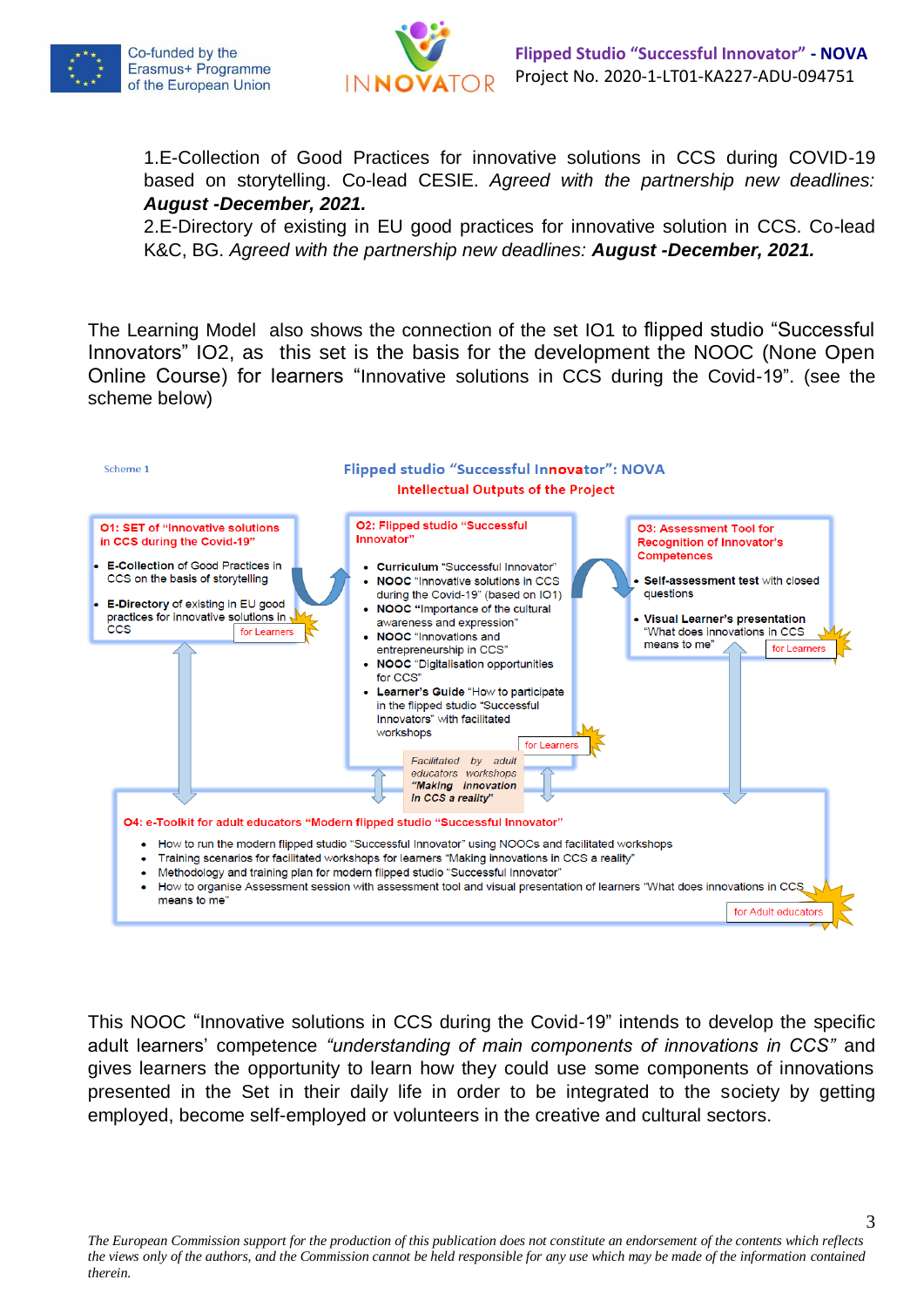



# **3.The sectors of CCS to be covered by the SET**



The sectors were selected from the recently announced by EC website Creatives Unite [https://creativesunite.eu.](https://creativesunite.eu/)

In the table bellow there are some suggestions about the profiles of the stories by sectors.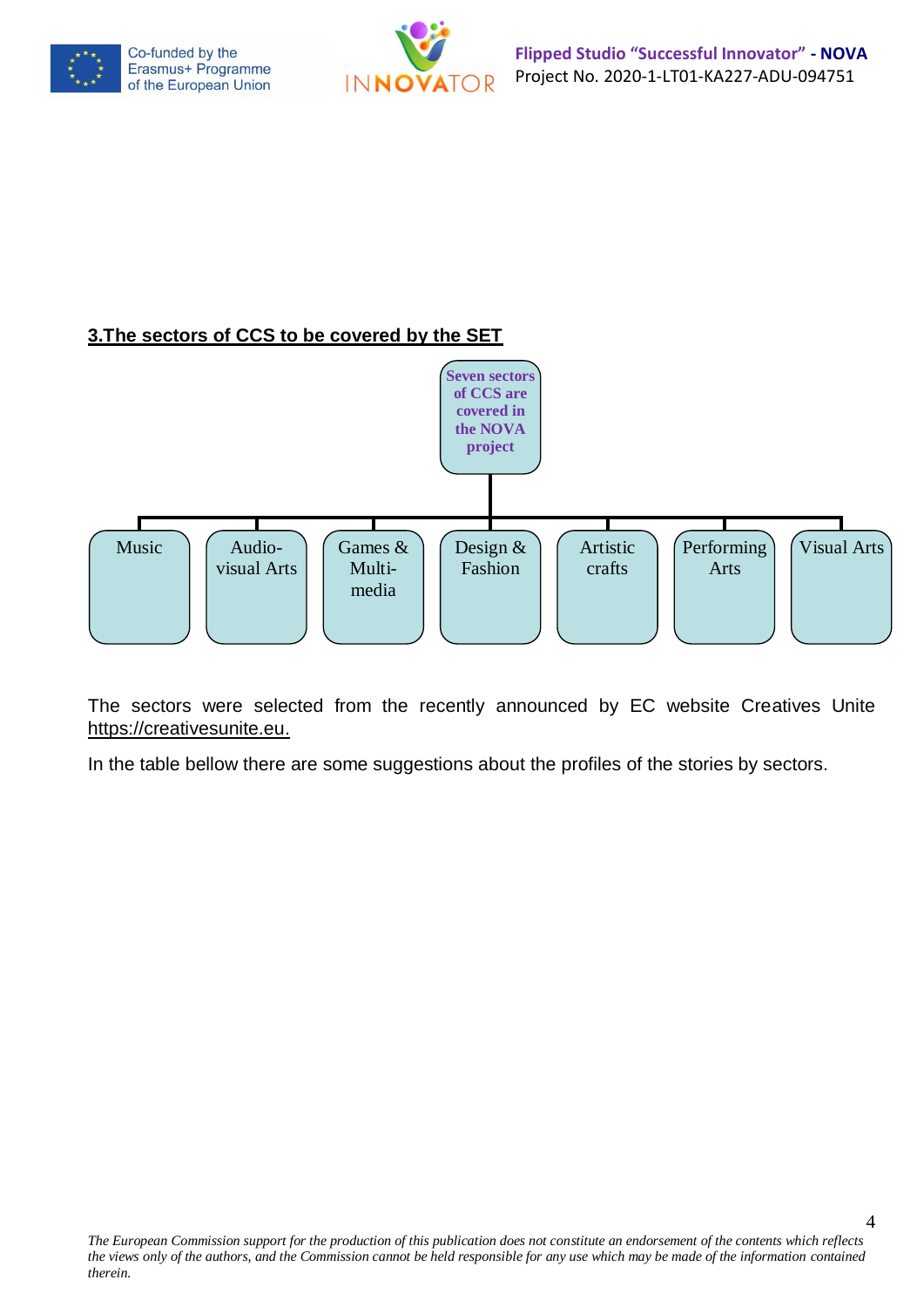



| <b>Arts Sector</b> |          | <b>Good Practices and stories' profile</b>                                                                                                                                                                                        |
|--------------------|----------|-----------------------------------------------------------------------------------------------------------------------------------------------------------------------------------------------------------------------------------|
|                    |          | (capturing the priorities from https://creativesunite.eu)                                                                                                                                                                         |
| <b>Music</b>       | a)       | Influence of live music (proving the safety of logistical and sanitary conditions and/or demonstrate the negative                                                                                                                 |
|                    |          | impact on mental health given by the absence of live music)                                                                                                                                                                       |
|                    | b)       | Music export (challenges faced by artists from across Europe when trying to export their music worldwide)                                                                                                                         |
|                    | c)       | Music festivals (negative influences generated by their absence and/or their positive influences and good mood as a<br>therapy for people)                                                                                        |
|                    | d)       | Impact of the pandemic on listening and sound-making                                                                                                                                                                              |
|                    | e)       | Music minds matter (combined effect of lockdown and uncertainty about the future is taking an unprecedented toll                                                                                                                  |
|                    |          | on the mental health of musicians)                                                                                                                                                                                                |
|                    | f)       | Live music venues and live style Europe (reopen the live venues and show that live music venues are shut down,                                                                                                                    |
|                    | g)       | struggling to survive)<br>OTHER                                                                                                                                                                                                   |
| <b>Performing</b>  | a)       | Writing about dance (dance critics and the practice of dance criticism, but also the challenges and new ideas                                                                                                                     |
| arts               |          | appearing during the pandemic)                                                                                                                                                                                                    |
|                    | b)       | New Settings for artistic practices (experiment with unconventional forms to expand the possibilities of the                                                                                                                      |
|                    |          | performing arts)<br>Digital culture festival (re-imagine the experience of opera performance at the age of omnipresent digitality and                                                                                             |
|                    | c)       | identify/propose creative technological concepts that take live performance into new heights)                                                                                                                                     |
|                    | d)       | Drama as New Theatre Format                                                                                                                                                                                                       |
|                    | e)       | Digital Dance Makers (movement of each of the "Digital Dance Makers" can be recorded through Motion Capture                                                                                                                       |
|                    |          | <i>technology</i> )                                                                                                                                                                                                               |
|                    | f)<br>g) | Renaissance (five-minute short film that responds to the dramatic prompt of 'Renaissance')<br>OTHER                                                                                                                               |
| <b>Visual arts</b> | a)       | Artists and photographers (creative development and focus in digital media, apply for a collaborative print-making)                                                                                                               |
|                    | b)       | Illuminate cities (light installation that offers a visual interpretation of the virus's effect and expose the ways in                                                                                                            |
|                    |          | which specific communities were hardest hit)                                                                                                                                                                                      |
|                    | c)<br>d) | Festival for Digital Arts (digital works for its Virtual Festival and for artistic-scientific contributions)<br>Artistic Image and Social Practice in times of global change                                                      |
|                    | e)       | Online Exhibition (responds creatively to the theme of touch post-COVID19)                                                                                                                                                        |
|                    | f)       | Solidarity Sky (it is a virtual community driven artwork with the aim of bringing people together through sharing                                                                                                                 |
|                    |          | personal images of the sky)                                                                                                                                                                                                       |
| <b>Audio-</b>      | g)       | OTHER<br>From cinema to sofa (COVID sent us all to our sofas to watch our favourite films during lockdown. And what was                                                                                                           |
| <b>visual Arts</b> | a)       | the effect of this move from cinema to sofa on the production of films and series?                                                                                                                                                |
|                    | b)       | Radio Art (artistic practice on the radio)                                                                                                                                                                                        |
|                    | c)       | The impact of Covid-19 on the Global Creative Industry (production trends)                                                                                                                                                        |
|                    | d)       | The film festival (visible despite the pandemic: artspring and various hybrid forms of presentation for art and<br>culture)                                                                                                       |
|                    | e)       | Museum of Embraces and Encounters – Physically Distanced Hugs (When was the last time you hugged someone? A                                                                                                                       |
|                    |          | collection of stories about embraces: as an expression of close encounters, but also as a symbol of reconciliation, of                                                                                                            |
|                    |          | overcoming opposites. The stories can be told by artists from all parts of the world.)                                                                                                                                            |
|                    | f)       | No lockdown art (re-activitism of international artists who initiated, during the period containment, interesting<br>audio, video and multimedia projects)                                                                        |
|                    | g)       | OTHER                                                                                                                                                                                                                             |
| &<br><b>Games</b>  | a)       | How gaming is becoming too big and creative for brands to ignore                                                                                                                                                                  |
| Multi-             | b)       | PlayAway Games Festival (how games are adapting and responding to the pandemic, and to explore what role they                                                                                                                     |
| media              |          | could play looking ahead)                                                                                                                                                                                                         |
|                    | c)<br>d) | How the lockdown is changing games and streaming services (multiple media including games, live video and TV)<br>Future Media Hubs (Due to the pandemic, the media industry was forced to rethink, react and reboot its approach. |
|                    |          | But how should society restart after the pandemic? Which role do media play in this?)                                                                                                                                             |
|                    | e)       | Computing at home (A series of playful activities to help learn about computing)                                                                                                                                                  |
|                    | f)       | Family Game Database (the Family Video Game Database is there to help parents choose games appropriate for                                                                                                                        |
|                    | g)       | purpose during lockdown)<br>OTHER                                                                                                                                                                                                 |
| &<br><b>Design</b> | a)       | Fashion in the Time of Covid (rediscover meaning and pleasure in the world)                                                                                                                                                       |
| <b>Fashion</b>     | b)       | Fashion Future – through the prism of the pandemic (fashion experts, activists and academics discussing the future                                                                                                                |
|                    |          | of fashion – talking ethics, activism and the post-covid landscape)                                                                                                                                                               |
|                    | c)<br>d) | <b>Fashion Talks (fast-fashion streetwear)</b><br>Meet the Innovators – Brave New World (how Fashion for Good is helping to shape a brave new world for fashion                                                                   |
|                    |          | during and after COVID, through this online event)                                                                                                                                                                                |
|                    | e)       | OTHER                                                                                                                                                                                                                             |
| <b>Artistic</b>    | a)       | <b>Miniatures</b>                                                                                                                                                                                                                 |
| crafts             | b)<br>c) | Getting creative with paper monuments in times of confinement<br><b>Pottery</b>                                                                                                                                                   |
|                    | d)       | <b>Jewelry Making</b>                                                                                                                                                                                                             |
|                    | e)       | <b>Embroidery</b>                                                                                                                                                                                                                 |
|                    | f)       | OTHER                                                                                                                                                                                                                             |

5 *The European Commission support for the production of this publication does not constitute an endorsement of the contents which reflects the views only of the authors, and the Commission cannot be held responsible for any use which may be made of the information contained therein.*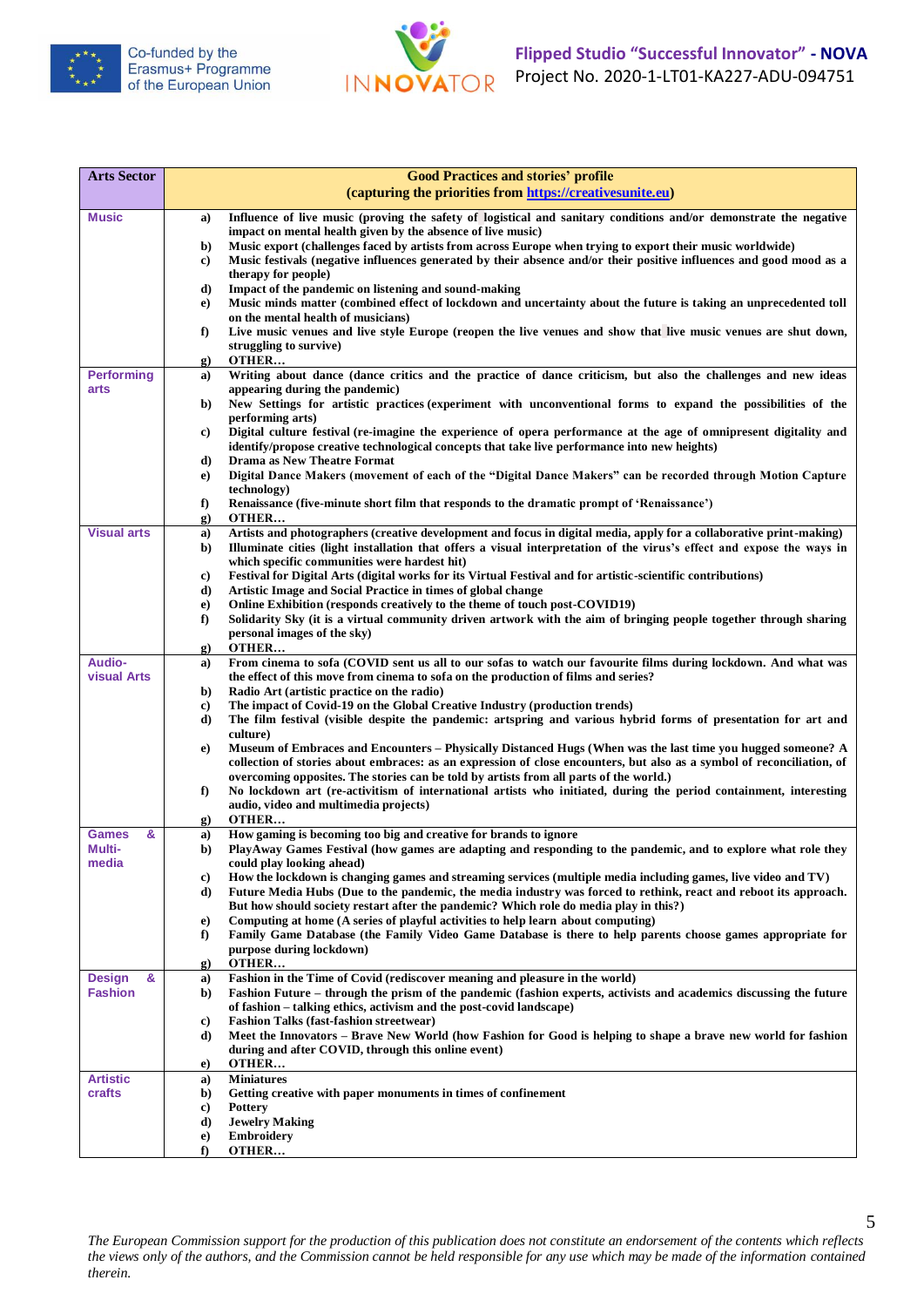



### **4.Learning outcomes of the "Set of innovative solutions in CCS during COVID-19"**

By the end of self-learning using the NOOC "Innovative solutions in CCS during the Covid-19". which is based on the Set , the adult educators will be able to:

- ➢ understand the European-wide creative and innovative solutions in CCS to face unprecedented risks and societal challenges during COVID-19,
- ➢ think and act in unconventional and innovative ways in order to respond to unprecedented circumstances,
- $\triangleright$  unveil opportunities that can be sought in a critical context,
- ➢ look on the job positions in small and medium CCS enterprises, or to become entrepreneurs or/and the volunteer in CCS.

### **5.Methodology of using the Set of Innovation Solutions for the learning purposes as a part of the self-learning material for Flipped studio "Successful Innovator"**

The Flipped studio "Successful Innovator"(IO2) is a learning pathway to develop five main leaners competences defined in the NOVA project as following: three basic and two specific. Basic competences in accordance with the European Reference Framework for Key Competences are: culture awareness and expression, entrepreneurship and digital. The specific to the topic of innovations in CCS competences are: understanding of main components of innovations in CCS; realising your innovative ideas in CCS.

The teaching methodology in the Flipped studio "Successful Innovator" follows a 3-stage learning process: awareness-raising, deepening knowledge, and making actions.

The self-learning sessions aimed at awareness-raising and deepening knowledge on the competences for being creative and innovative in CCS are based on four NOOCs:

- 1. Innovative solutions in CCS during the Covid-19
- 2. Importance of the cultural awareness and expression
- 3. Innovations and entrepreneurship in CCS
- 4. Digitalization opportunities for CCS

The Set (IO1) is a basis for the first NOOC of the flipped studio "Successful innovator" (IO2) and is oriented on awareness-raising on innovation solutions in CCS during COVID-19 and developing specific competence: understanding of main components of innovations in CCS. The next three NOOCs (2-4) are oriented for deepening knowledge on three basic competences: Cultural awareness and expression, Entrepreneurship and Digital.

The NOOCs method, based on presenting short, well-structured video courses, became very important during the Pandemic period as allows to organize self-learning using flipped studio

methodology. Learners first learn the materials themselves online and then discuss and fulfil the practical exercises during the workshops, facilitated by an adult educator (practical sessions on the Flipped Studio). The workshops play the main role in developing the specific competence *"realising your innovative ideas in CCS"*.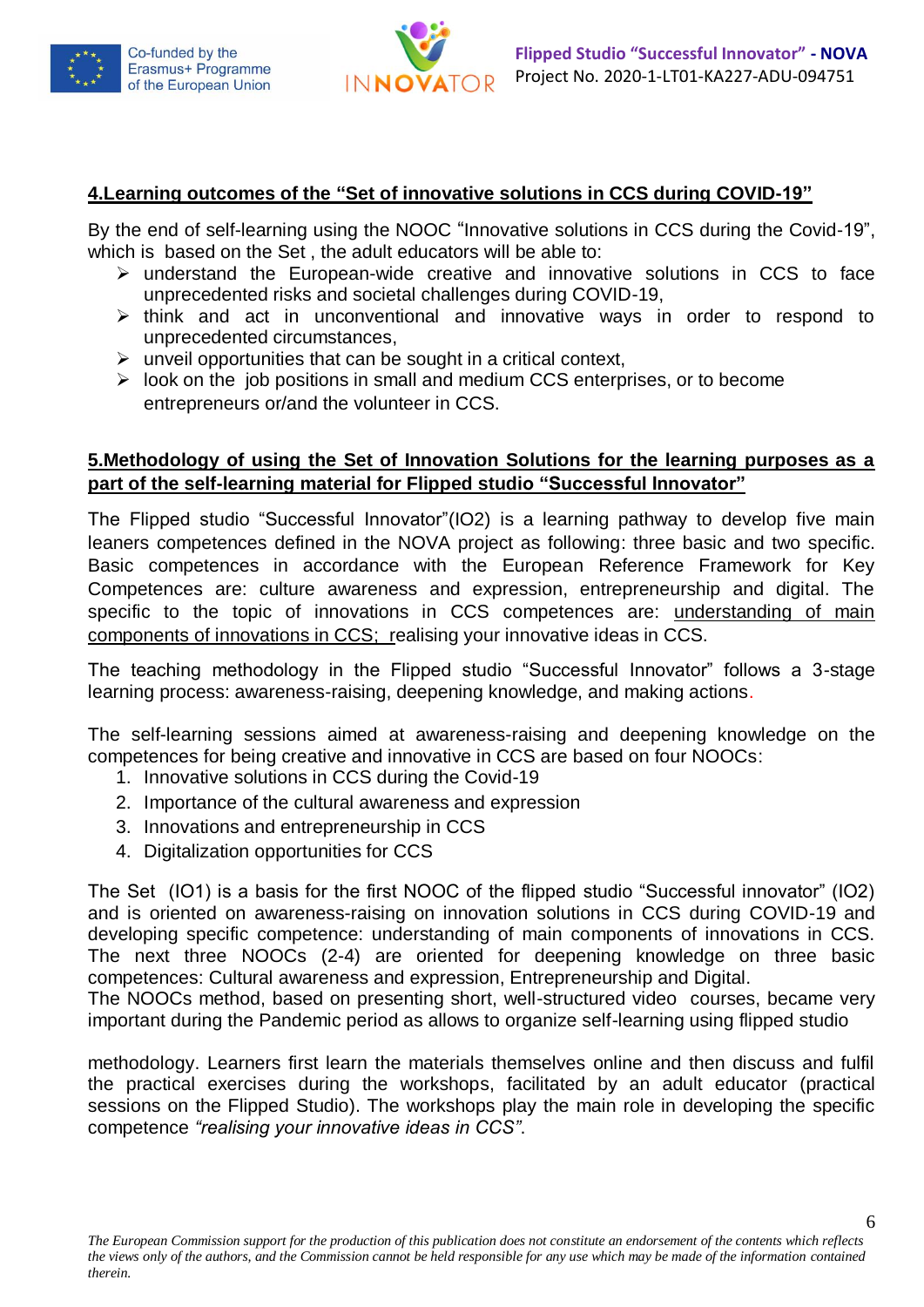



Presenting the self-learning material as NOOCs and developing the scenarios of the workshops in the format to use them not only in the face-to-face environments but also as an online workshop, like ZOOM classroom, are the elements of innovations in the applied methodology and allow to use the developed learning pathways during the Pandemic period.

The obtained five competences and coherent skills are assessed during the final training session by developed Assessment tool (O3). The methodology of the Assessment tool is based on using two main assessment instruments: self-assessment test with closed questions and visual learner's presentation "What does innovation in CCS means to me". The learners who reach the expected self-assessment results (at least 80% of correctly answered questions) are invited to prepare the visual presentation "What does innovation in CCS means to me". The learners, following the instructions and using suggested by the facilitator a visual thinking tool (like Google Jamboard: collaborative digital whiteboard), present the developed mind-map and have the possibility to express their innovative ideas in CCS and the future steps to be done. This part of the assessment recognises the learners' competence to realise their innovative ideas in CCS and make further actions.

# **6. The template for developing good practices using storytelling**

This template is developed for organising the interviews as a supporting tool. The story of the good practice has to be developed as an article using  $1<sup>st</sup>$  person, with the text of 1-1.5 page, and the sequences provided in this template sheet. Please feel free to add some other questions if necessary for your story.

*Important advice! The period of good practices is the Pandemic (2020-2021) time, so, it is advisable to get the interview from the person who, recently involved to the CCS business, has*  experienced some challenges during the Pandemic and successfully overcome them using *some innovative ideas.* 

| Title of the story                                  |                                                                                                                                                                                                                     |
|-----------------------------------------------------|---------------------------------------------------------------------------------------------------------------------------------------------------------------------------------------------------------------------|
| Name and surname of the<br>interviewee              |                                                                                                                                                                                                                     |
| Country                                             |                                                                                                                                                                                                                     |
| <b>Professional sector</b>                          | (in accordance with NOVA project's sectors, see<br>attached the sheet with the sectors' distribution by<br>partners)                                                                                                |
| Position (self-employed,<br>employee of SME or NGO) |                                                                                                                                                                                                                     |
| About me                                            | Here information about any topics the person who will<br>be interviewed is ready to share could be added,<br>including place of birth, family, education, working<br>path before starting a job in CCS sector, etc. |

*The European Commission support for the production of this publication does not constitute an endorsement of the contents which reflects the views only of the authors, and the Commission cannot be held responsible for any use which may be made of the information contained therein.*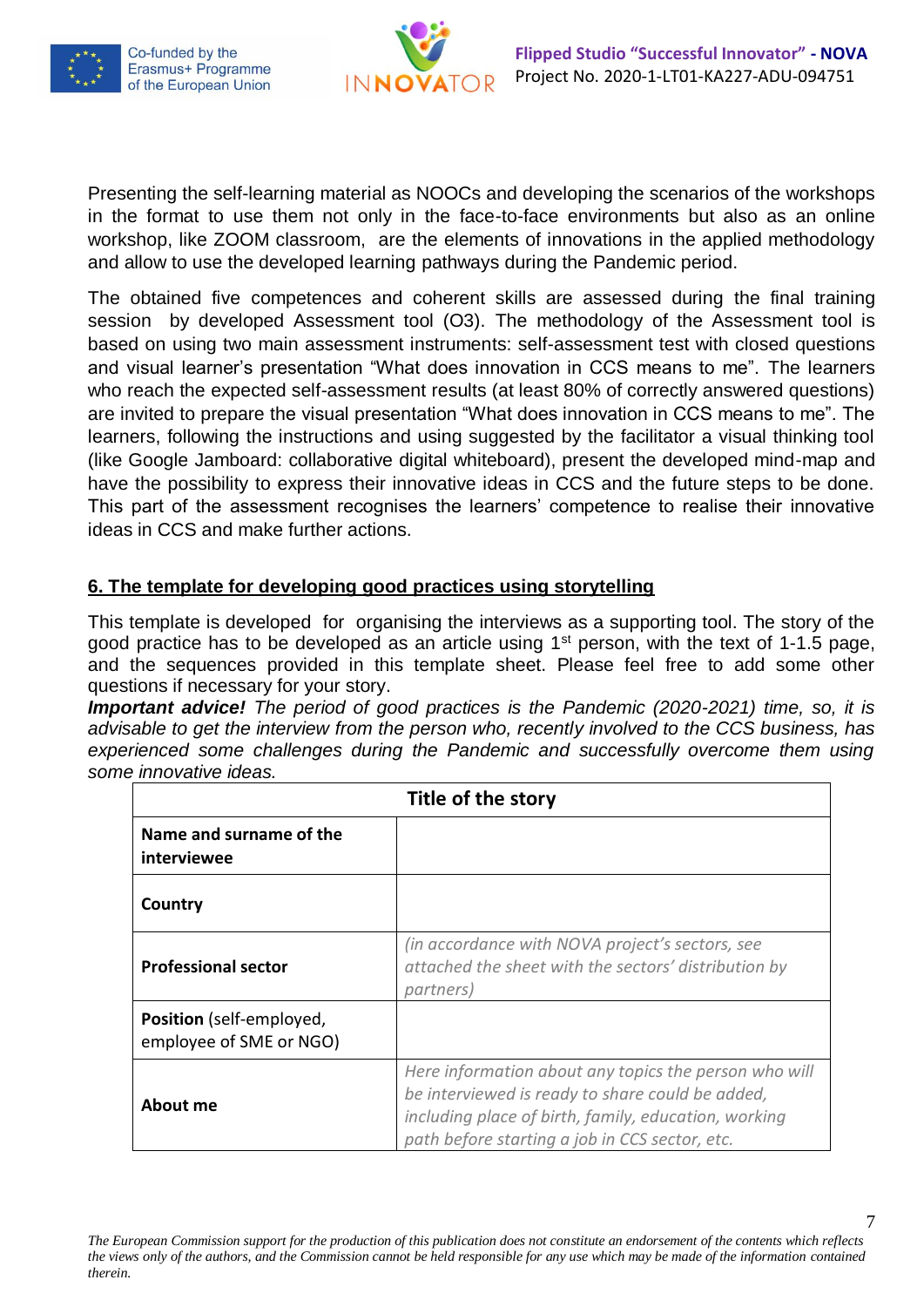



#### **PHOTO of the interviewee**

| My story                                                                                                                | Could you tell us your story on how and why did you<br>start your creative and cultural path?                                                                                                                                                                                                                                                                                                              |
|-------------------------------------------------------------------------------------------------------------------------|------------------------------------------------------------------------------------------------------------------------------------------------------------------------------------------------------------------------------------------------------------------------------------------------------------------------------------------------------------------------------------------------------------|
| What are my main<br>achievements in CCS before the<br>Pandemic?                                                         | What was most surprising to you about starting your<br>path in CCS? Is there an achievement or contribution in<br>this field before the Pandemic that you are most proud<br>of? Is there any particular moment or memory that<br>stands out for you?                                                                                                                                                       |
| The challenges I have faced<br>during the Pandemic. How did I<br>overcome them in terms of<br>innovation and creativity | Have the CCS business you were involved in on your<br>position (self-employed, employee of SME or NGO)<br>experienced any challenges during the Pandemic? How<br>did you overcome these challenges? How pandemic<br>has influenced innovation and creativity in your job?<br>What kind of innovative solutions in your work in CCS<br>have you or your organisation implemented during<br><b>COVID-19?</b> |
| Any lessons learnt from the<br>Pandemic?                                                                                | What I have learnt from the challenges the pandemic<br>has caused?                                                                                                                                                                                                                                                                                                                                         |

#### **One quote from the interviewee\***

| *This quote should focus on the challenges/innovative solutions/lessons learnt from the<br>pandemic |                                                                                                                                                                   |
|-----------------------------------------------------------------------------------------------------|-------------------------------------------------------------------------------------------------------------------------------------------------------------------|
| Volunteering in CCS? (It is not<br>compulsory to answer, if no<br>volunteers have been involved)    | Have any volunteers been involved in your CCS<br>business, especially during the Pandemic? What<br>advantages did your business get from involving<br>volunteers? |
| My future plans                                                                                     | What are your plans and aspirations for the future? Do<br>you see any perspectives for further developments in<br>your career?                                    |
| My tips for those who wish to<br>work in CCS                                                        | What would you suggest to people who would like to<br>work in CCS? Any tips?                                                                                      |
| Do you want to add any more<br>information you were not<br>asked above?                             |                                                                                                                                                                   |
| <b>Self-reflection questions</b>                                                                    | See instruction below                                                                                                                                             |
| The partner, developed the<br>good practice                                                         | At the end of the developed article on good practice,<br>add the sentence "This good practice story is prepared<br>by {partner organization}"                     |

*The European Commission support for the production of this publication does not constitute an endorsement of the contents which reflects the views only of the authors, and the Commission cannot be held responsible for any use which may be made of the information contained therein.*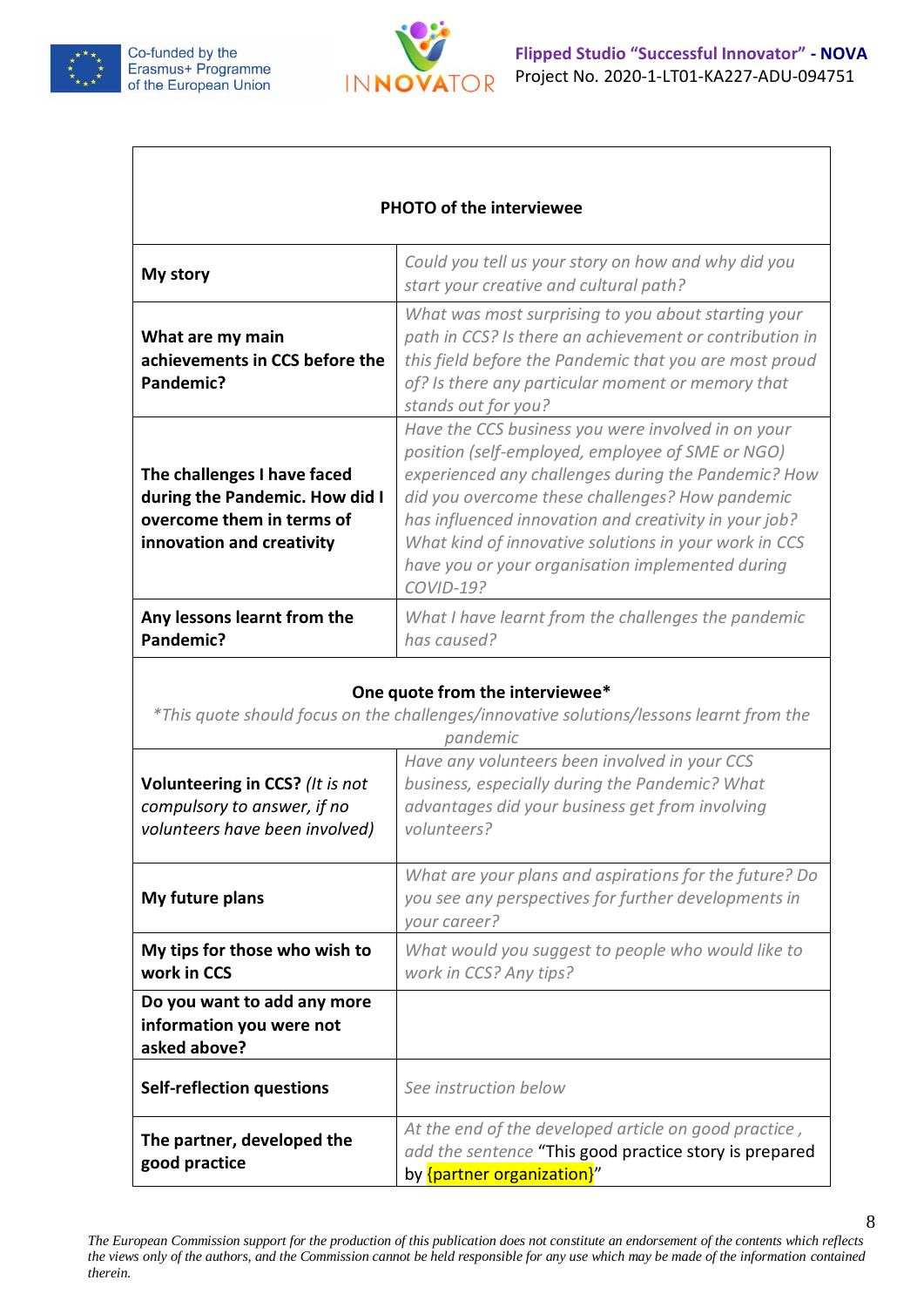



**Important!** It is suggested to have 2-3 photos in the story. The place of the photos could be chosen in accordance with the content and photos.

## **Tips for the photos**

- The background colour and the person's clothes colour shouldn't be similar;
- The person's eyes shouldn't be closed;
- The person should be asked to look into the camera:
- The person shouldn't be shown touching his face/hair in the photograph.

**Self-reflection questions** (to be added at the bottom of the story. Example is provided below, you can use it and modify for the content of the story)

- How reading about this story has inspired my career goals in CCS?
- What have I learned from this story?
- What I have learnt on how to overcome problems caused by unexpected situations, such as COVID-19 pandemic?
- How will I use what I have learned in the future?

# **7. The template for presentation of micro-learning modules based on the existing bottom-up solutions published in the EU and national web-sites during the Pandemics**

The template for presentation of micro-learning modules based on the existing bottom-up solutions published in the EU and national web-sites during the Pandemics.

This template will be used for developing the micro-learning module, which has to be developed as an article with the text of 1-1.5 page, with the sequences provided in this template sheet. Please feel free to add some other information if necessary.

*It is advisable that each* partner makes the research in the EU and national web-sites dedicated to sharing best practice in CCS with bottom-up solutions, which were placed to the internet or other public sources (newspapers, magazines etc. *during the period of the Pandemic (2020-2021).* It is also suggested that each partner will find and describe at least one story outside the partnership countries. It is important to find out how the business have overcome some challenges appeared during the Pandemic using innovative ideas.

One of the Internet sources could be EC website Creatives Unite [https://creativesunite.eu](https://creativesunite.eu/)

9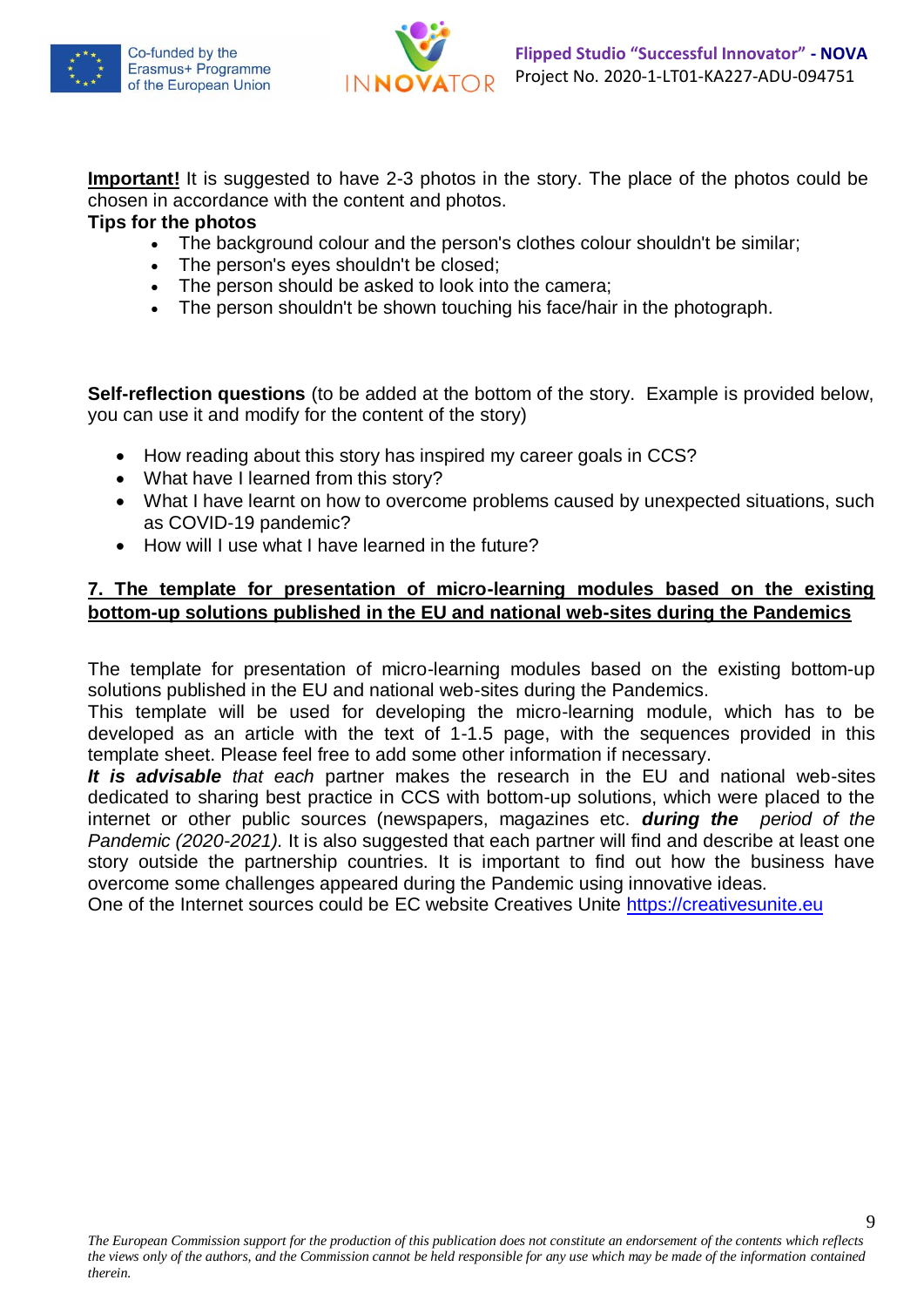



| Title:                                          | Short,<br>attractive<br>title<br>of the<br>proposed<br>good<br>practice/innovative solution/initiative                   |
|-------------------------------------------------|--------------------------------------------------------------------------------------------------------------------------|
| Sector:                                         | Drop-down menu with the seven sectors (Music, Performing                                                                 |
|                                                 | Arts, Visual Arts, Audio-visual Arts, Games & Multi-media,                                                               |
|                                                 | Design & Fashion, Artistic crafts)                                                                                       |
| Type of business / employment:                  | Self-employed, Small Medium Enterprise; NGO, Other                                                                       |
| Professional sector (in accordance              |                                                                                                                          |
| with NOVA project's sectors, see                |                                                                                                                          |
| attached the sheet with the                     |                                                                                                                          |
| sectors' distribution by partners)              |                                                                                                                          |
| Country:                                        | Origin of the proposed practice. In case of an international<br>cooperation – countries participated in the development. |
| Creator(s) of the good practice in              | info<br>0f<br>the<br>Name<br>and<br>contact                                                                              |
| the source above                                | organization/institution/person who created the<br>good<br>practice (if applicable)                                      |
| Source(s):                                      | A link to a website, social media or other Internet source                                                               |
|                                                 | where additional information about the practice could be                                                                 |
|                                                 | found                                                                                                                    |
| Description: What are the main                  | Maximum 300-400 words description of the proposed good                                                                   |
| achievements of the good practice               | practice: when was created, main idea, aims, objectives,                                                                 |
| before the Pandemic?                            | how long it has been used/implemented and the main                                                                       |
|                                                 | achievements before the pandemic.                                                                                        |
| <b>Challenges</b><br>faced<br>during<br>the     | Problems/obstacles faced during the pandemic. How were                                                                   |
| pandemic,<br>how<br>were<br>they                | they overcome? How the pandemics influenced innovation                                                                   |
| overcome in terms of innovation                 | and creativity in this case? What kind of innovative solutions                                                           |
| and creativity                                  | were implemented during COVID-19?                                                                                        |
| <b>Innovativeness and success</b>               | What are the conditions (institutional, economic, social,                                                                |
|                                                 | and environmental) that need to be in<br>place for the                                                                   |
|                                                 | successfully<br>practice<br>be<br>good<br>to                                                                             |
|                                                 | implemented/replicated?                                                                                                  |
| Involvement<br>of volunteers<br>(if             | Were volunteers involved in this good practice?                                                                          |
| applicable):                                    |                                                                                                                          |
| <b>Questions for self-reflection</b>            | Develop 2-3 question for self-reflection of this good practice.                                                          |
|                                                 | (each partner could decide what these questions could be;                                                                |
|                                                 | differ for each story/practice)                                                                                          |
| organisation<br><b>Partner</b><br>that          | At the end of the developed micro-learning module, add the                                                               |
| micro-learning<br>developed<br>the              | sentence: "This micro-learning module is developed<br>by                                                                 |
| module                                          | {partner organization}"                                                                                                  |
| license<br>free<br>picture<br><b>Place</b><br>a |                                                                                                                          |
| reflecting the topic                            |                                                                                                                          |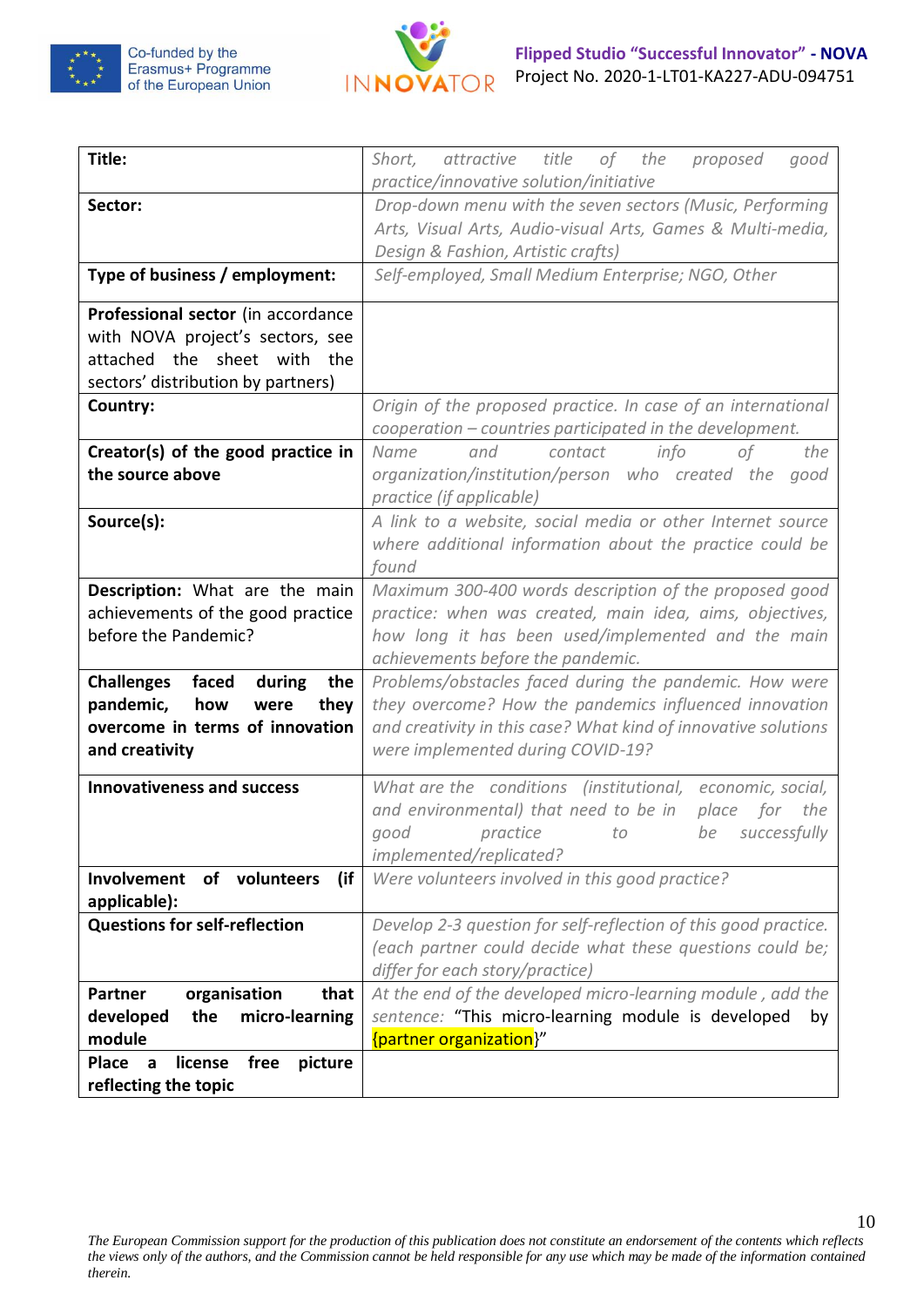



#### **8. Partners' responsibilities for developing good practice in the defined sectors of CCS**

It is important to ensure at least 2-3 stories in each of the seven selected by project NOVA sectors of CCS are presented in both A2 and A3. The partnership agreed for the following distribution of the sectors for both O1-A2 Developing the "E-Collection of Good Practices" on the basis of storytelling (20 stories; 4 per country, for LT: SIF-2 stories and BKC-2 stories) ) co-lead CESIE, IT and O1/A3 Developing the E-Directory of existing in EU good practices for innovative solutions in CCS (20 stories; 4 per country, for LT - SIF-2 stories and BKC-2 stories)-co-lead K&C, BG.

| <b>Arts Sector</b>       | Partner/planned and suggested |
|--------------------------|-------------------------------|
| <b>Music</b>             | BKC-LT, CPIP-RO, CSI-CY       |
| Performing arts          | SIF-LT, K&C-BG, CPIP-RO       |
| Visual arts              | CSI, CESIE-IT                 |
| <b>Audio-visual Arts</b> | K&C, CPIP, CESIE              |
| Games & Multi-media      | SIF, K&C, CSI                 |
| Design & Fashion         | CPIP, CSI, CESIE              |
| Artistic crafts          | BKC, K&C, CESIE.              |

## **9.Template "Protection of participants' personal data, consents from the interviewed persons"**

In order to protect the personal data of each of the interviewed person for O1-A2 , the Nova project has developed the Consent form (see Annex 1). Each partner has to ensure that the Consent form is provided to the Coordinator SIF before the placing the success stories to the project's web-site.

11